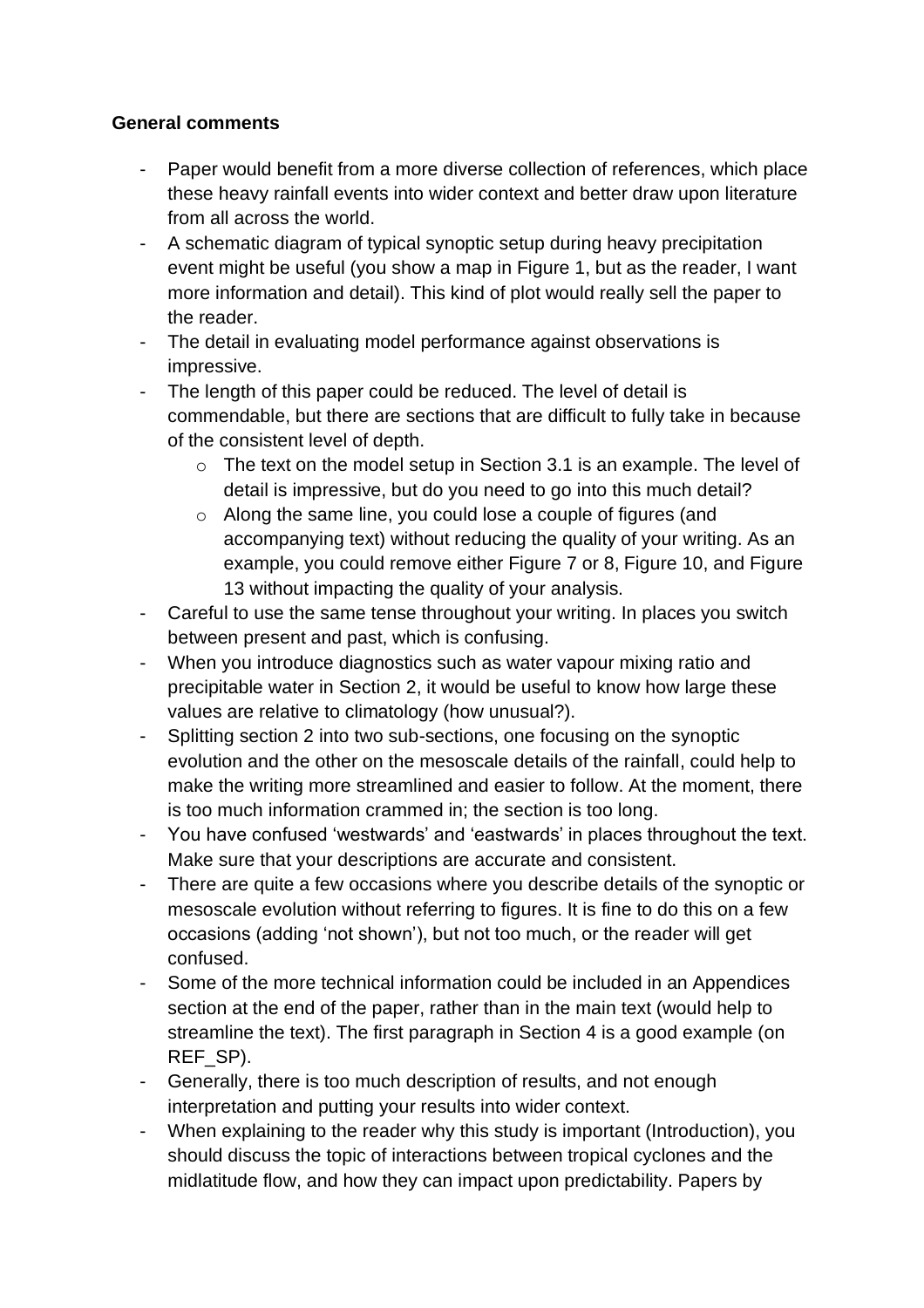Christian Grams and Florian Pantillon provide good examples of this type of work. This type of discussion will help to link the specifics of this event that you're discussing with larger-scale issues of interest in the meteorology community.

## **Specific comments**

- Avoid vague language (a few replacements are suggested)
	- $\circ$  convective activity  $\rightarrow$  convection
	- o synoptic situation
	- $\circ$  seem to be maintained  $\rightarrow$  maintained
	- o density departures
	- $\circ$  thermal signature
	- o more reflectivities are observed
	- $\circ$  precipitating activity  $\rightarrow$  precipitation
- Standard and personal weather stations please elaborate
- You introduce the concept of the stationarity of the cold front (L11) without any prior discussion – seems a bit rushed
- L15 to 17: 'the location of the exceptional precipitation appears to be driven primarily by the location of the quasi-stationary cold front…' seems like an obvious statement to make. Would like more insight here.
- Which dataset did Ricard et al. (2012) use for their climatology of heavy precipitation events over the northwest Mediterranean?
- 'Mediterranean Sea supplied up to 60% of the total air parcels moisture (Duffourg and Ducrocq, 2013; Duffourg et al. 2018), modulating the intensity of convective precipitation.' How did the authors calculate this value (60%)? More information on the method is needed here, even if brief.
- L46: don't start a new sentence with 'this'. Always refer directly to the part of the previous sentence that you're referencing (i.e. 'This combination of factors…').
- L52: need a sentence to tell the reader that you're introducing your case study here. Currently, you just start talking and the transition from the topic in the previous paragraph is not smooth enough.
- Paragraph on the event itself reads well (L52-62); you summarise the key points nicely.
- L68-69: 'Because of the heavy rain observed in the area, evaporative cooling processes may have played a role in the stationarity of the cold front.' Not sure I follow this argument. Evaporative cooling would be expected in conjunction with the rainfall, but why are you hypothesising that this cooling could play an important role in the movement of the front? You need to make this point more confidently here, and with more detail.
- L69-71: link between evaporative cooling and conditionally unstable air? Are you hypothesising that evaporative cooling occurred in the mid troposphere and destabilised the profile? Need to make these details clearer.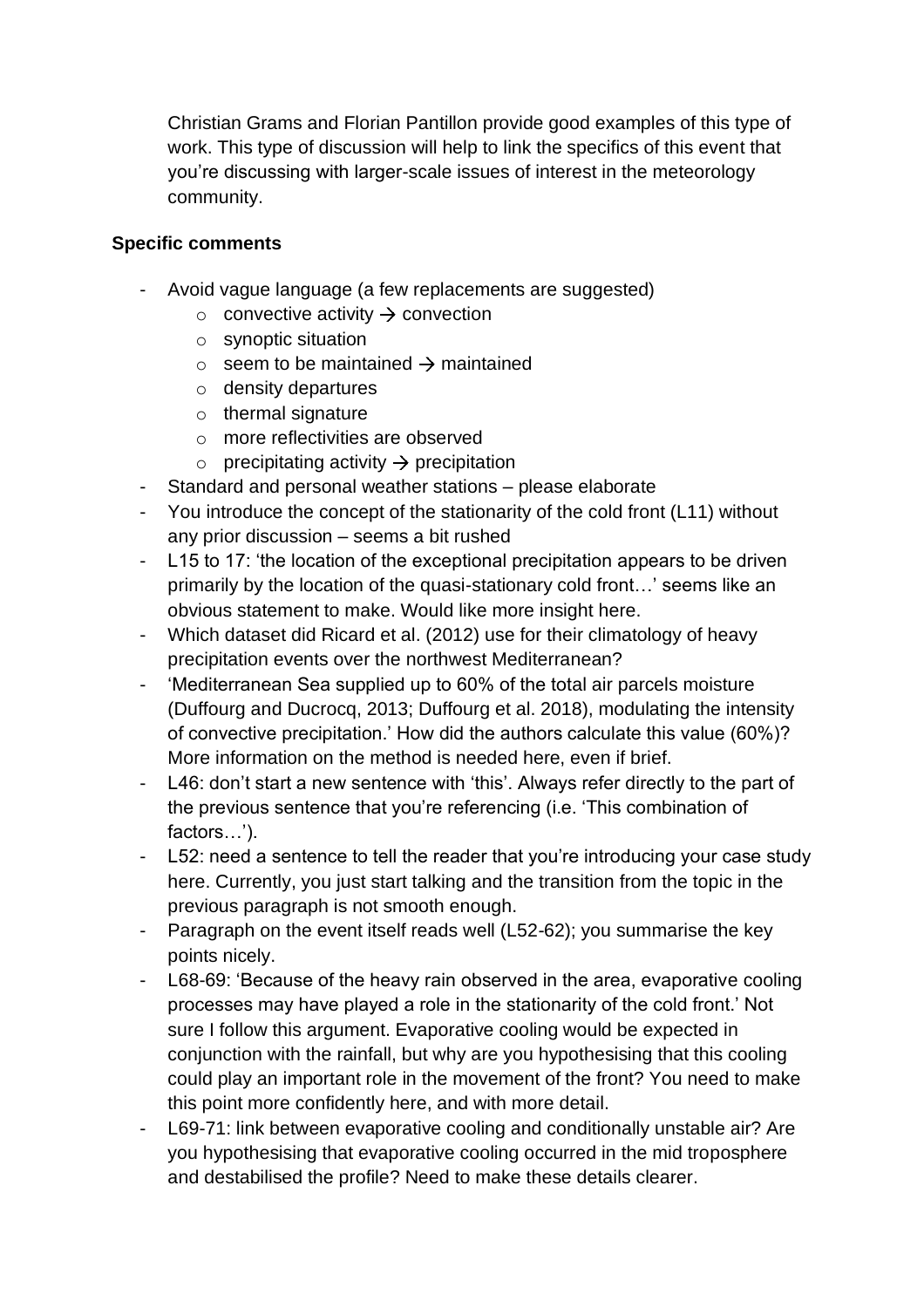- L84-87: where is the evidence that the interaction between both lows seems to have strongly slowed the westward movement of the mid-level cut-off low? Or, do you mean eastward movement? This would make more sense.
- L88-92: which figure are you referring to in this discussion? Make the connection clearer and add detail to figure if necessary.
- L103-104: "A potential vorticity at upper levels is observed upstream of the low." Where is the evidence for this feature? Need to relate all statements to figures, or add '(not shown)'.
- L104: "It may have helped to deepen it…". A reference or two here on the interaction between surface cyclones and upper-level PV anomalies would be beneficial. Something like Hoskins et al. (1985), or a classic paper along those lines.
- Be as precise as possible in your discussion of figures. For example, in Figure 4 you plot the 925 hPa water vapour mixing ratio and geopotential height. In the accompanying text, make sure that you refer to the diagnostics in the figure ("925 hPa wind"), rather than using more vague descriptions ("nearsurface wind").
- Do the authors have any theory on why precipitation within the western band is overestimated by the model, or why the model overestimates precipitation over orography?
- Add latitude and longitude labels and tickmarks to Figures 2 to 6
- Overlay the position of key features such as CF1 and CF2 on the relevant figures. It would make the connection between text and figures much stronger.
- How do Leslie's remnants contribute to the formation of the cold front CF2, behind which a Mediterranean low deepened rapidly?
- Mark the Albera Massif on Figure 5. Also mark the Aude and Pyrénées-Orientales departments. You refer to these features, but the reader won't necessarily know where they are (without referring back to earlier figures).
- The convective lines that you mark on Figure 5 are not easy to see. The eastern line in Figs. 5a to c is fine, but the other two lines are much more difficult to pick out. Is there another way that you could annotate these figure panels?
- L229: do you mean downstream? Upstream suggests the windward (not lee) side of the ridges.
- L243-255: when justifying your investigation of evaporative cooling, it's not immediately clear how evaporative cooling near the surface could modify the location of CF1 or change its stationarity. Could you describe how this could occur (maybe add a reference)?
- L248-255: in the NOCOOL simulation, did you turn evaporation off completely in the child domain, or just set the temperature tendency from evaporation to zero? Assuming the second – it wouldn't make a difference to your results, but it's best to be as precise as possible when discussing the changes you made to the model output.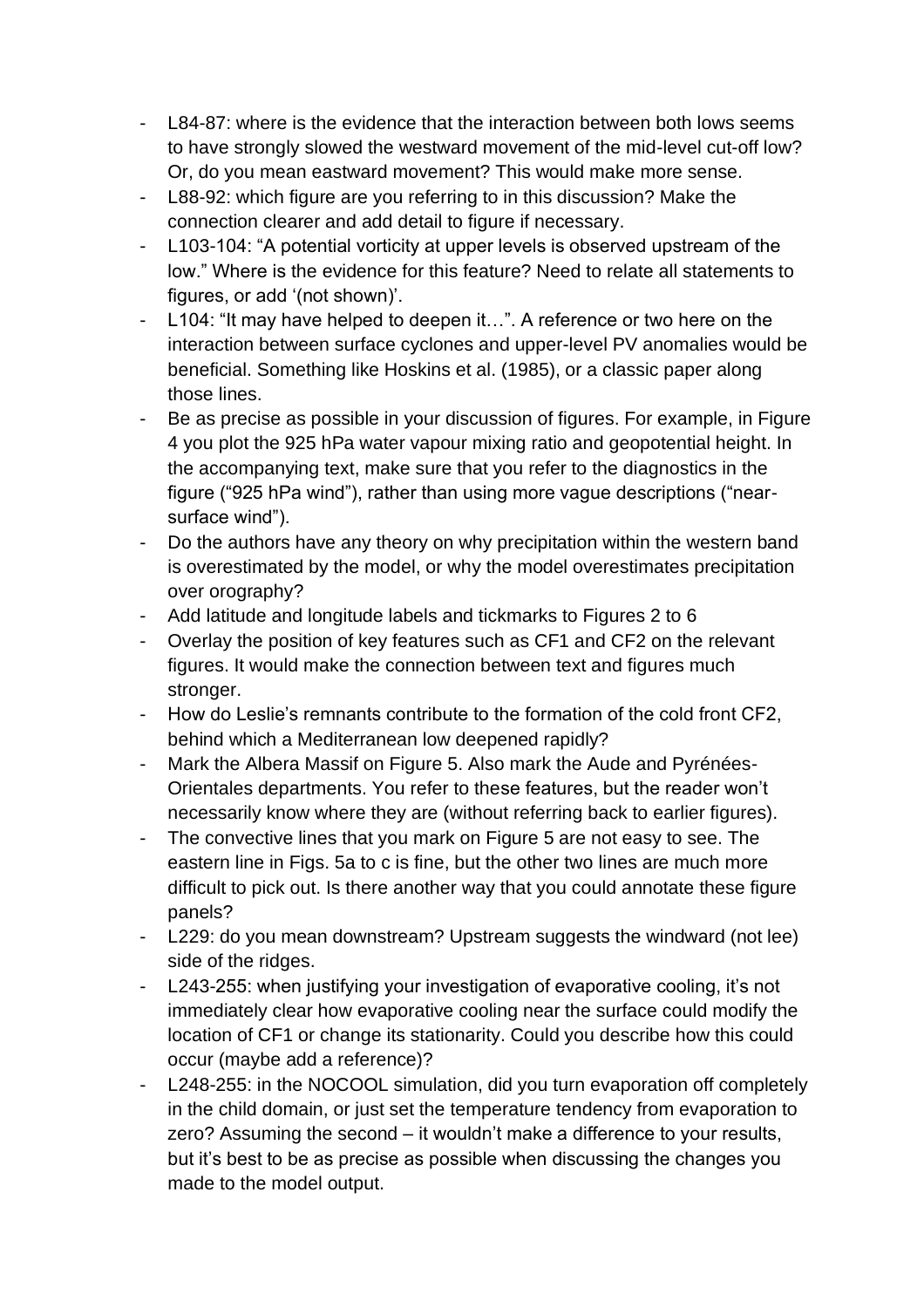- L277-286: you discuss the evolution of precipitation in your model simulation relative to observations, but don't show any of the plots required to do so (Figure 6 presents accumulated rainfall but gives no indication of how the structure of the rainfall evolves during the 24-h period).
- Figure 8: why have you used virtual potential temperature rather than potential temperature to diagnose the position of the front? Would be interesting to know what the pure temperature difference across the front looks like (potential temperature) as well as the moisture difference (virtual potential temperature). Don't change anything in the manuscript, it's just something to think about in future.
- Figure 10: the idea is good, but it's difficult to pick out the difference between the observations and the REF simulation, because as the reader you are drawn to the filled contours (REF winds) and it's hard to see the differences between the wind vectors in black and red. Given that the text accompanying this figure makes a similar point to that with Figure 9, I would recommend removing the figure. You could still make your point about the longer stationary period in the REF simulation (relative to observations) likely explaining some of the over-estimation in accumulated rainfall.
- L345-346: how does the Lagrangian trajectory tool of Gheusi and Stein (2002) differ from newer tools such as LAGRANTO?
- Discussion of Figure 11 (~L355): make it clearer in the figure panels and in the text that the trajectories in (b) correspond to the transect  $(A \rightarrow D)$ , etc. The reader will get confused otherwise. You have done this in your discussion of Figure 13  $\rightarrow$  please apply the same method to the discussion of Figure 11.
- Nice illustration of lifting along the cold front in Fig. 11c.
- Overlay the position of the cold fronts (CF1 and CF2) in Figures 11 and 12, and on Figures 14 and 15.
- L387-389: the claim that the trough over the Aude department may locally increase wind shear inland, based on Fig. 10a, is not based up strongly by the evidence.
- Do you need Figure 13? The results are similar to those in Figure 11, and you could just include a sentence to tell the reader that trajectories ending at 0400 UTC 15<sup>th</sup> October are qualitatively similar to those ending at 0000 UTC 15<sup>th</sup> October.
- L417-418: be careful when describing the motion of cold air 'as a density current'; you don't have enough evidence to make that specific claim. Instead you say something like 'in a similar manner to a density current' to be less specific.
- L418-420: not sure what you mean by equilibrium in this discussion. You need to be more specific here and describe the important physical processes. Also, language like '…tends to show that…' is too vague and should be avoided.
- L465: replace "probably" with "likely"
- L486-490: I don't follow the argument. You say that backward trajectory analysis demonstrates that an increasing number of low-level moist air